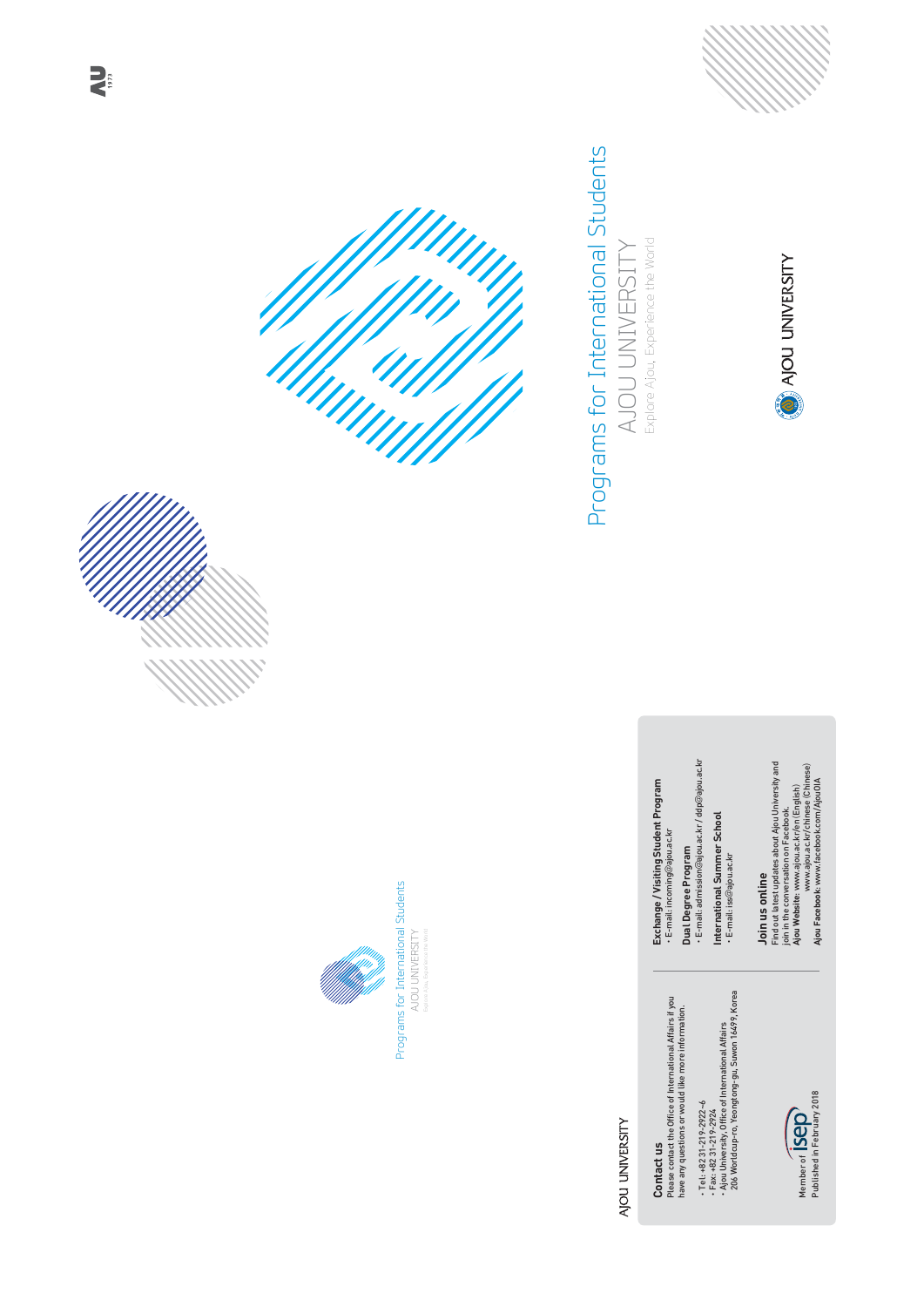Programs for International Students AJOU UNIVERSITY Explore Ajou, Experience the World

### Contents

| Ajou at a Glance                                                    | ΩZ |
|---------------------------------------------------------------------|----|
| Academics                                                           | 06 |
| Exchange Student Program                                            | 08 |
| Visiting Student Program                                            | 10 |
| Ajou International Summer School                                    | 11 |
| Dual Degree Program                                                 | 12 |
| English Course List for Academic Year (2017)<br>Undergraduate       | 13 |
| English Course List for Academic Year (2017)<br>Graduate            | 19 |
| International Programs /<br><b>Accommodation / Estimated Budget</b> | 23 |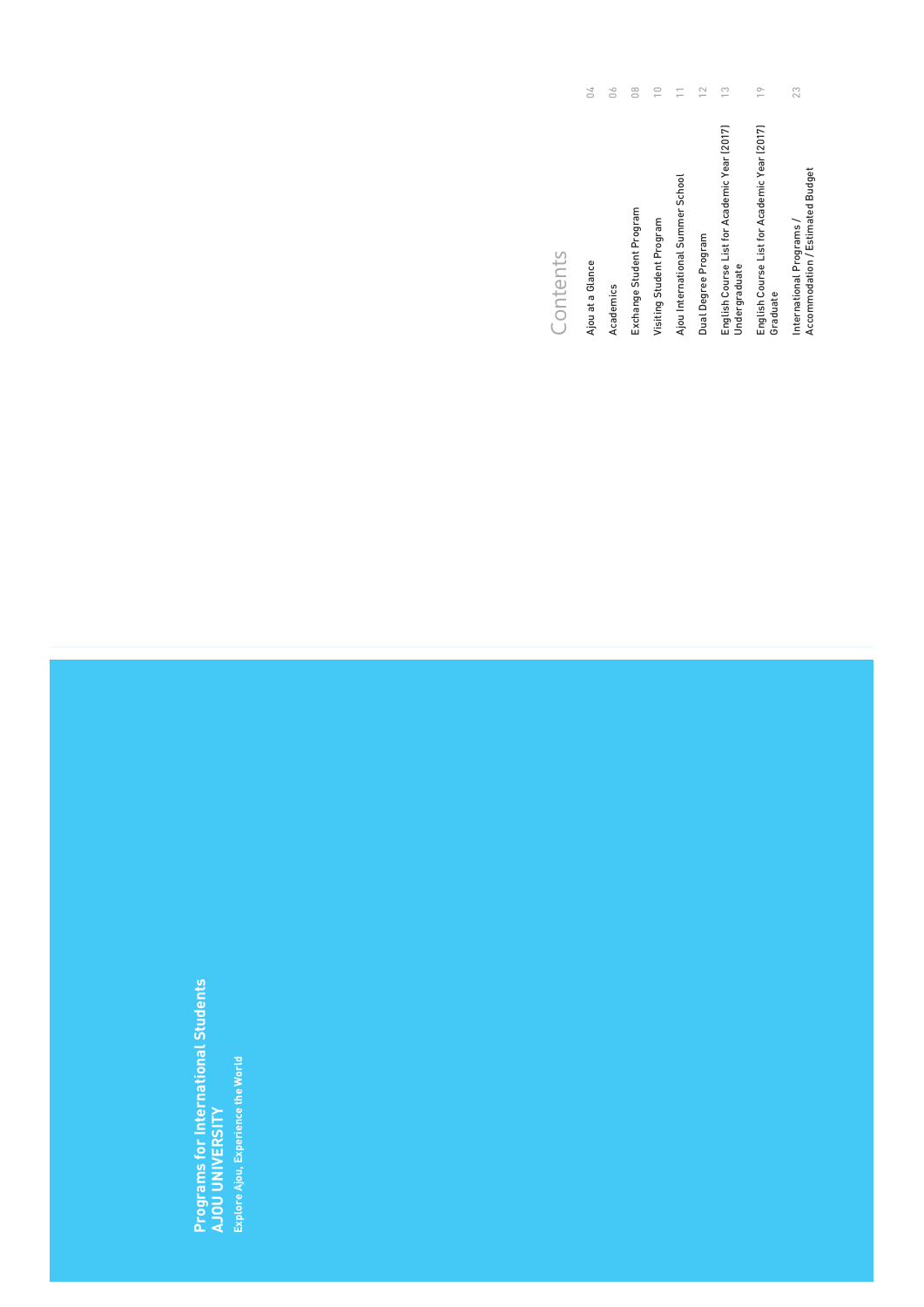# Ajou at a Glance

With its high standard of education and research Ajou University has been globally recognized as a leading educational institution of higher learning.

Ajou University is committed to academic excellence,

a global campus, an innovative system and a creative culture.

Student Body

10,000 Undergraduates

4,300 Graduates

600

in other courses



# 15,800 Ajou University

- •A leading research university in Korea established in 1973, with 11 schools/colleges, located in the greater Seoul area, about 30km south of Korea in the city of Suwon
- Ranked around  $12^{\text{th}}$  in Korea and  $130^{\text{th}}$  in Asia in 2017 • Ranked 21st in 2017 Reuters, 'Asia's Most Innovative Universities'
- Ranked 7<sup>th</sup> in 2013 employment rate of graduates among top 15 Korean universities
- Received Accreditation of the International EducationQuality Assurance System (IEQAS) from the Korean Government for excellent management and services for international students
- Strong international programs based on collaborative partnerships with 300 universities in about 65 countries, and an active member of various international educationassociations



INTERNATIONAL STUDENTS : FALL 201

- 9800 international students from more than 65 countries (ranked  $6^{\text{th}}$  in 2017 in the diversity of international students) with around 400 exchange students per year (incoming and outgoing, respectively) • About 200 courses lectured in English per semester
- The only university in Korea selected by the Korean Government for World-Class University (WCU) Project in Financial Engineering
- The Medical Center being one of 10 research hospitals in the nation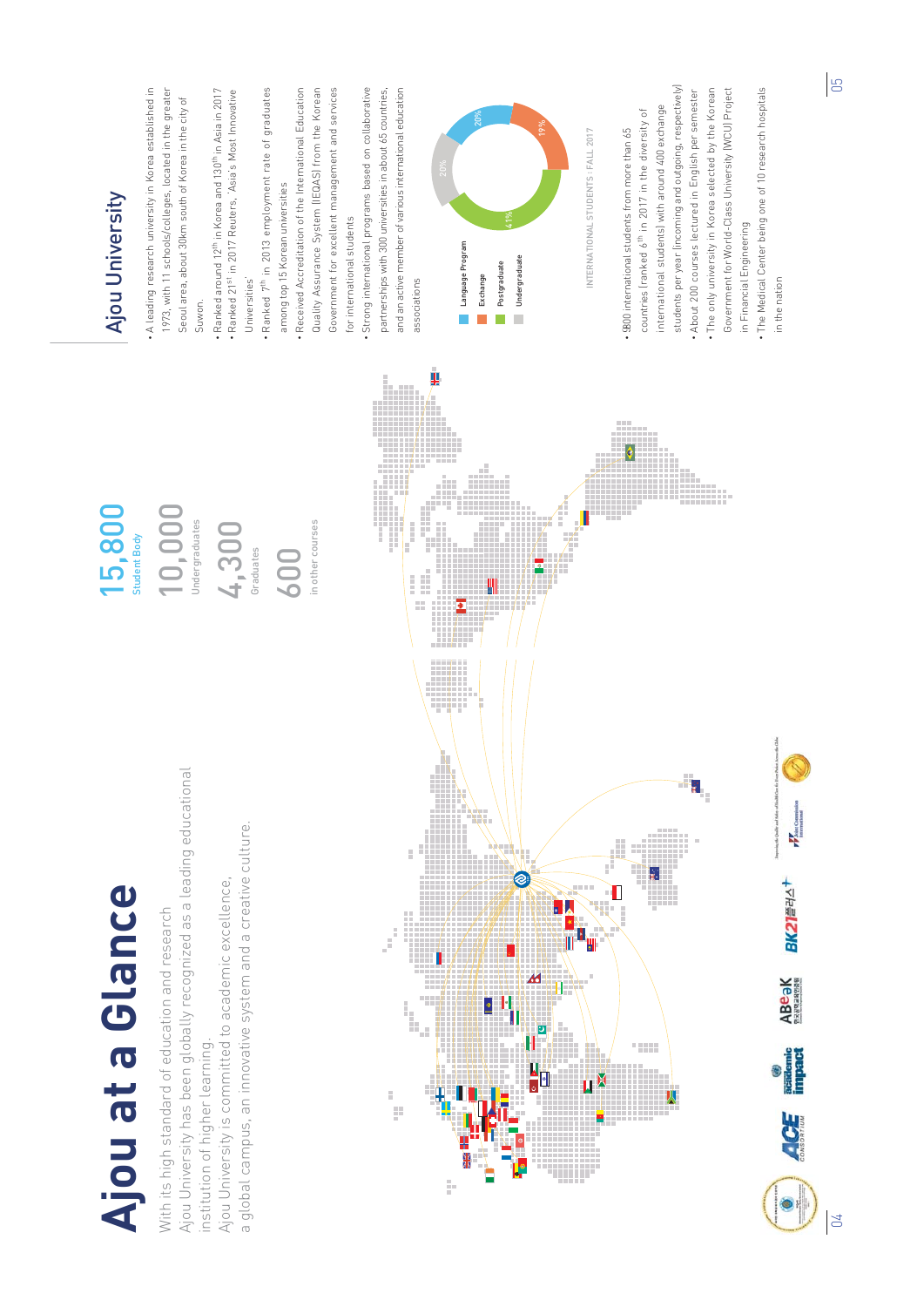# **Academics**

#### Undergraduate

#### College of Engineering

- Integrative Systems Engineering

- Mechanical Engineering
- Industrial Engineering
- Chemical Engineering
- Materials Science and Engineering
- Applied Chemistry & Biological Engineering
- Environmental and Safety Engineering
- Civil Systems Engineering
- Transportation Systems Engineering - Architecture

#### College of Information Technology

- Military digital Convergence
- Cyber Security
- Electrical and Computer Engineering
- Software and Computer Engineering
- Digital Media

#### College of Natural Sciences

- Mathematics
- Physics
- Chemistry
- Life Sciences

#### School of Business

- Business Administration

- E-Business

- Financial Engineering

#### College of Humanities

- Korean Language and Literature - English Language and Literature - French Language and Literature
- History
- Culture and Contents

#### College of Social Sciences

- Economics
- Public Administration
- Psychology
- Sociology
- Political Science and Diplomacy
- Sports and Leisure Studies

#### College of Law - Law

School of Medicine- Medical Sciences

#### College of Nursing - Nursing Science

# College of Pharmacy

- Pharmacy Sciences

#### University College (General Education Dept)

#### Division of International Studies

- International Trade and Commerce

- Area Studies

#### Graduate

#### General Graduate School

Professional Graduate Schools- Graduate School of Medicine- Graduate School of Law

#### Special Graduate Schools

- Graduate School of International Studies
- Graduate School of Engineering
- Graduate School of Business
- Graduate School of Public Affairs
- Graduate School of Education
- Graduate School of Information and
- Communication Technology
- Graduate School of IT Convergence
- Graduate School of Transport · ITS
- Graduate School of Public Health
- Graduate School of Clinical Dentistry
- Graduate School of Global Pharmaceutical
- Industry and Clinical Pharmacy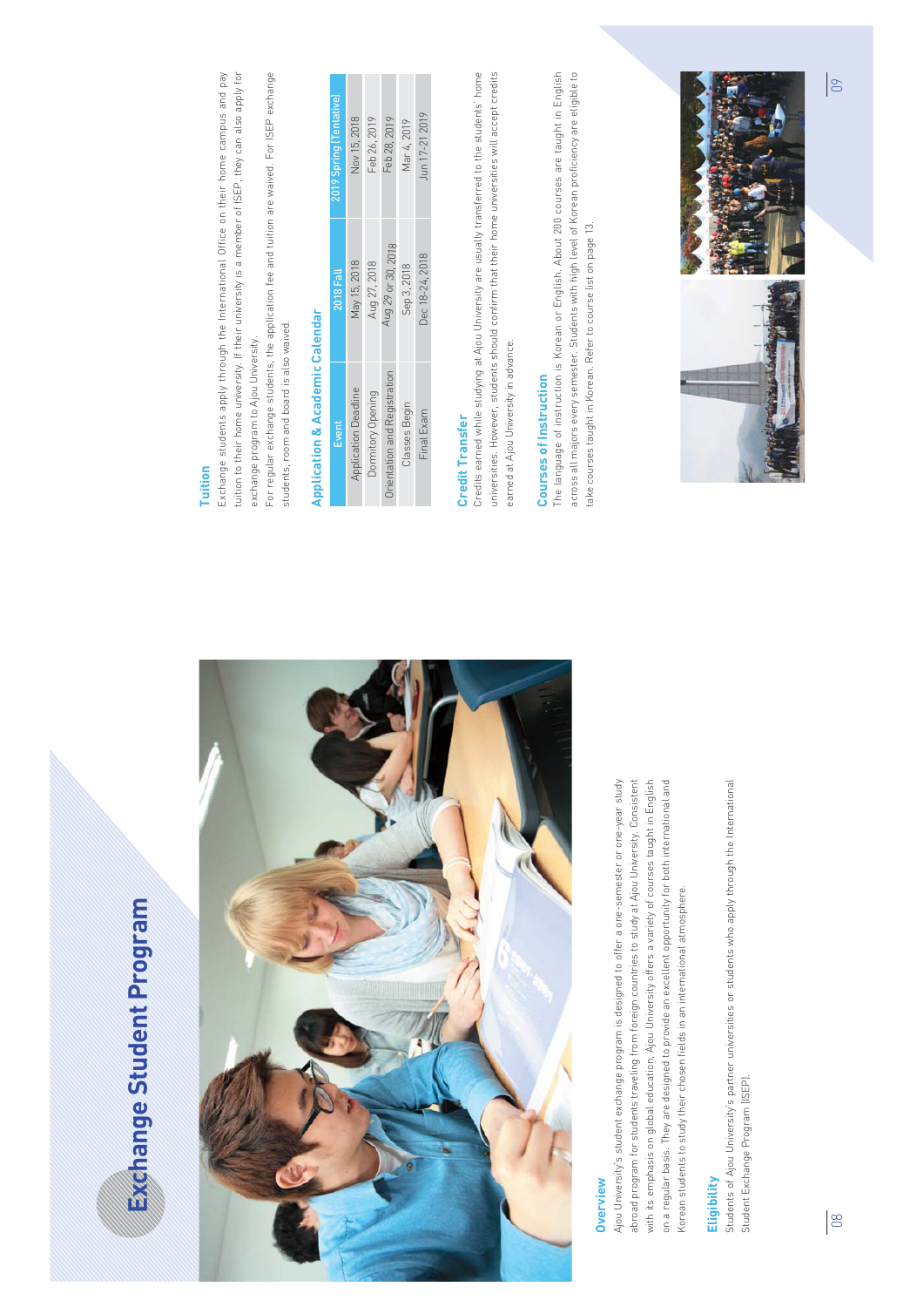



#### **Overview**

The visiting student program is an opportunity for students to broaden their college experience and supplement the undergraduate programs at their home institutions by studying at Ajou University for up to two semesters. A variety of cultural field trips and social activities enrich the campus life of international students.

#### **Eligibility**

The program is open to students who are currently enrolled in an undergraduate degree- seeking program at another college/university, and who will have completed at least one full year of college credit by the time of enrollment.

#### Tuition

Approximately KRW 3,500,000 - 4,00,000 (Approx. USD 3,200-4,00) per semester

Academic Calendar

Same as exchange student program

#### Courses of Instruction

Same as exchange student program



#### **Overview**

Ajou International Summer School, AISS is a comprehensive short-term study abroad program that is offered every summer for all students including international exchange students, individual applicants and students from Ajou University.

The highlights of Ajou International Summer School are firstly the global feature of its participants (1/3 from America, 1/3 from Europe, and 1/3 from the Asia-Pacific region) as well as high quality lectures provided by excellent faculty members invited both from Ajou University and its overseas partner universities. It offers a unique opportunity for international students to experience Korean culture and tradition while taking courses during summer.

AISS is a about 4 week-long international summer school in the field of Korean Studies, Asian studies, International Studies and Business Administration taught in English. Not only are classes offered that can be transferred for credits, but there are also special social and cultural activities, language programs, and other exciting events for students to explore and learn about Korea and its culture during the summer vacation.

Ⲽ 201 Summer School will be temporarily closed and will be re-opened with improved content and programs in the near future. It will be updated at Ajou's website.

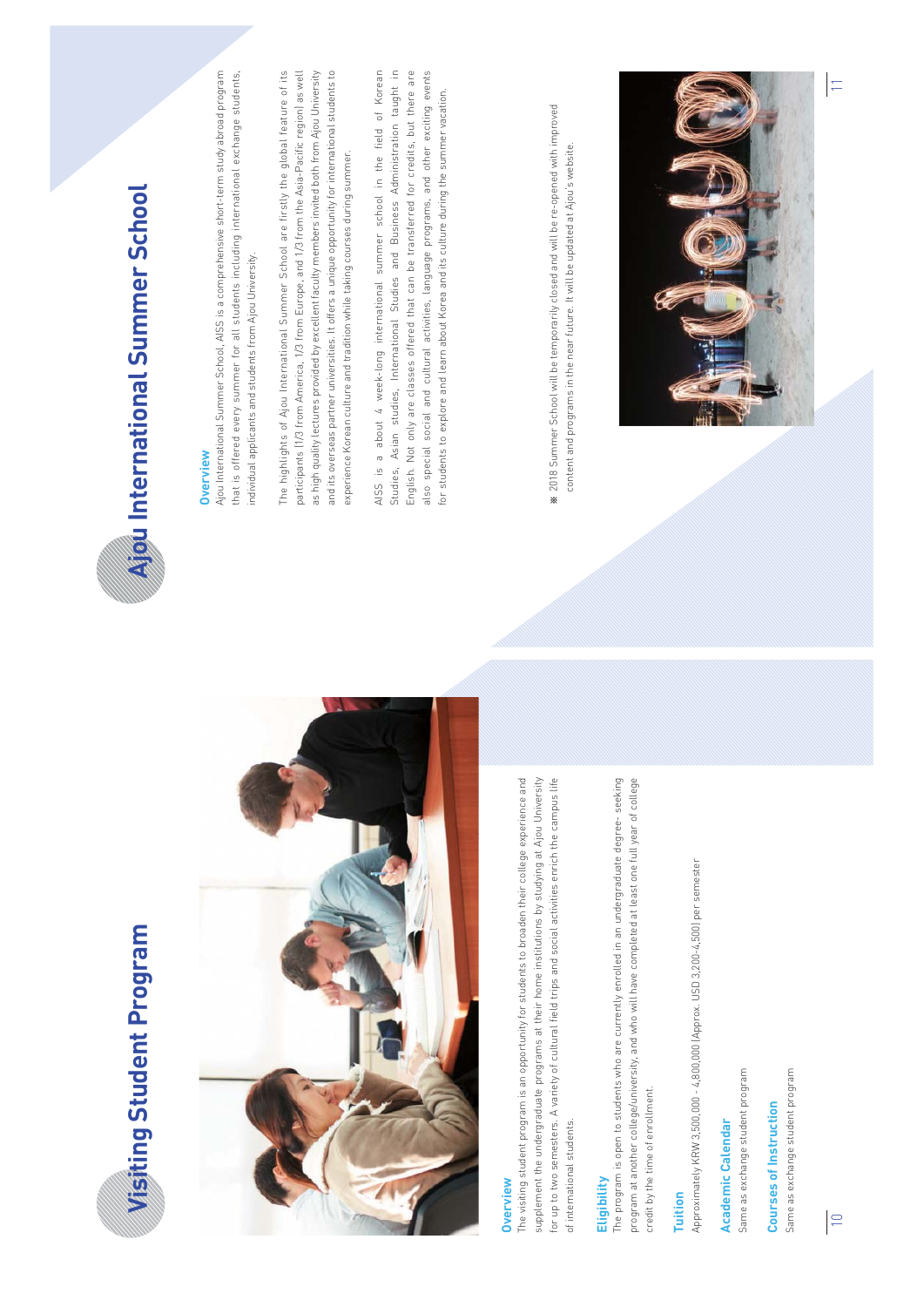# Dual Degree Program

#### **Overview**

Ajou University's Dual Degree is designed to nurture students with global competency in various disciplines. Students will discover not only high caliber faculty members and firstclass education, but also a supportive and collaborative learning environment while pursuing a dual degree at Ajou University. Students spend 2-years at home institution + 2 years at Ajou University and receive two diplomas from both home and host (Ajou) universities.

#### Available Major

Business Administration (courses are offered in English)

#### **Eligibility**

- ⷅApplicants should be foreign nationals
- ⷅApplicants must have completed or will have completed at least 2 years 4 semesters (2 semesters a year, excluding summer and winter terms) at a partner university of Ajou and have obtained 50% of the graduation requirement credits of the home universities
- ⷅApplicants who are recommended by Ajou's partner university that has signed a dual degree agreement with Ajou University
- ⷅA grade point average (G.P.A.) of B or higher on all courses from the home university is required
- ⷅApplicants whose official English proficiency test score is above the standard TOEFL IBT 80 (CBT 213, PBT 550), TEPS 556, IELTS 6.5 or other English proficiency score correspondent to the requirement. (CET, European Language Level, etc.)
- ⲼOnly the official test score obtained within two years from the application submission can be accepted.

#### Tuition

Approximately KRW 3,500,000 (Approx. USD 3,200) per semester

#### **Scholarship**

DDP Scholarship for the first semester varies from 30% to 100% tuition waiver according to the applicants' English proficiency and academic records from the home universities. From the 2nd semester, DDP scholarship is determined according to the students' academic performance from the previous semester, and it varies from 30~50% tuition waiver.

#### How to apply

Dual Degree Program Applicants: Please contact your home coordinator for required documents Dual Degree Partnership: Please contact Ajou University DDP coordinator at admission@ajou. ac.kr/ddp@ajou.ac.kr

# English Course List for Academic Year (2017)

Consistent with its emphasis on global education, Ajou University offers a variety of courses taught in English. The list of courses is confirmed two months before each semester, and please refer this general quideline of the courses to be offered.

# Undergraduate

#### College of Engineering

| <b>Course Name</b>                                  | <b>Credit</b> | <b>Spring</b> | Fall   |
|-----------------------------------------------------|---------------|---------------|--------|
| <b>Industrial Engineering</b>                       |               |               |        |
| Corporate Solution & Practice                       | 3             | V             |        |
| Data Analysis & Practice                            | 3             |               | $\vee$ |
| Engineering Database and Practice                   | 3             | V             |        |
| Industrial Engineering                              | 3             |               |        |
| IE Programming and Experiment 1/2                   | 3             | V             | V      |
| Production System Operation & Practice              | 3             |               | $\vee$ |
| <b>Chemical Engineering</b>                         |               |               |        |
| Chemical Engineering Thermodynamics 1               | 3             |               | V      |
| Material and Energy Balance 1                       | 3             | V             |        |
| Modeling and Simulation in Chemical Engineering     | 3             |               | $\vee$ |
| Process Engineering in Microelectronics Fabrication | 3             | V             |        |
| Reaction Engineering 1                              | 3             | V             |        |
| Reaction Engineering 2                              | 3             |               | $\vee$ |
| Transport Phenomena                                 | 3             | V             |        |
| <b>Environmental and Safety Engineering</b>         |               |               |        |
| <b>Computational Statistics</b>                     | 3             | V             |        |
| <b>Civil System Engineering</b>                     |               |               |        |
| <b>Applied Mechanics</b>                            | 3             | V             |        |
| Bridge Engineering                                  | 3             |               | $\vee$ |
| Creative Engineering Design                         | 3             |               | V      |
| <b>Transportation System Engineering</b>            |               |               |        |
| <b>Travel Demand Forecasting</b>                    | 3             | V             |        |
| Transportation Systems Analysis and Planning        | 3             |               | V      |

 $\mathcal K$  3 credits = 45-hour workload for 16 weeks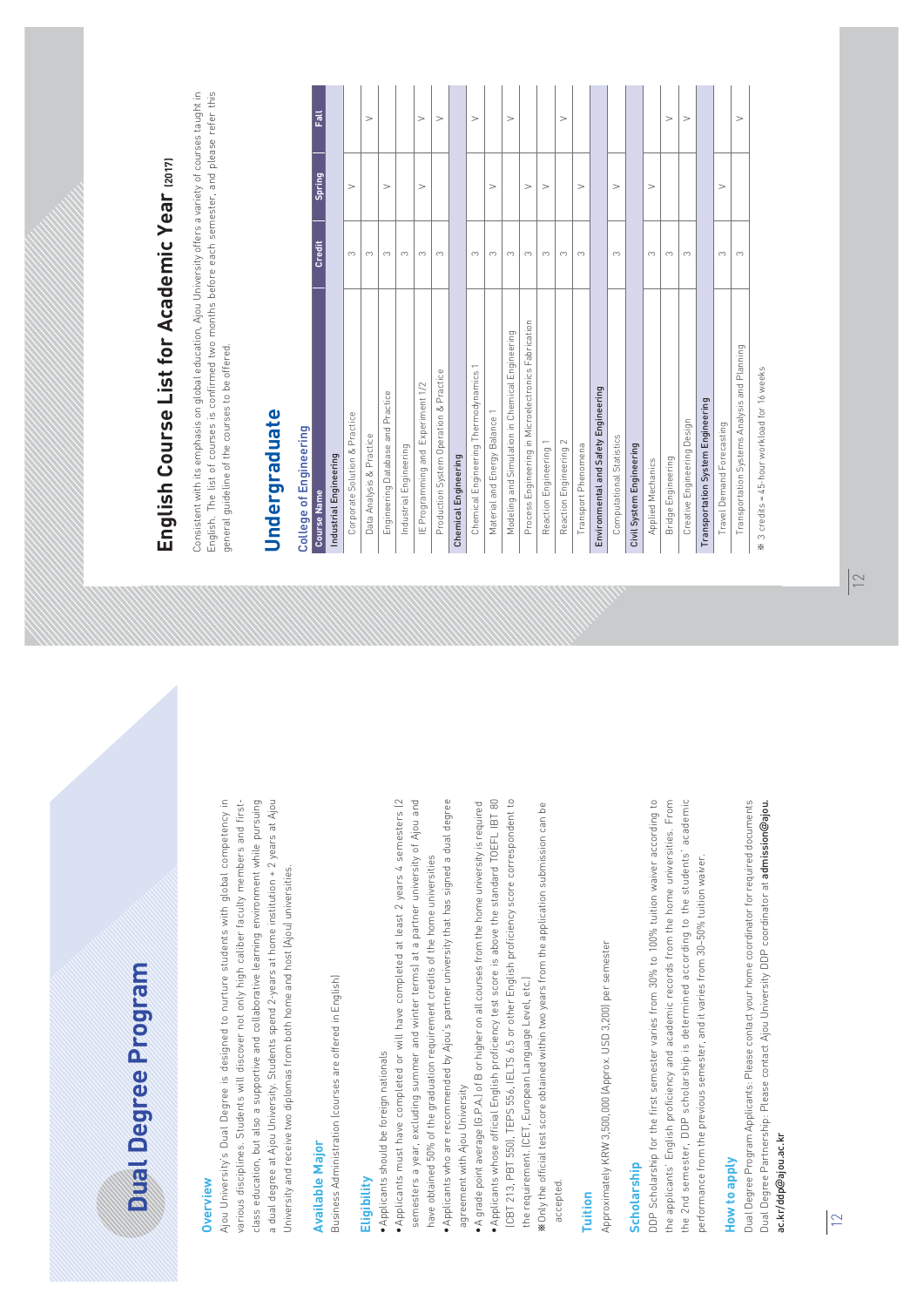### College of Information Technology

| <b>Course Name</b>                         | <b>Credit</b> | <b>Spring</b> | Fall   |
|--------------------------------------------|---------------|---------------|--------|
| <b>Electrical and Computer Engineering</b> |               |               |        |
| Circuit Theory                             | 3             | V             | V      |
| Probability and Random Variables           | 3             |               | V      |
| Visuotechnical Communication for Engineers | 3             |               | $\vee$ |
| Software and Computer Engineering          |               |               |        |
| Algorithm                                  | 3             | V             |        |
| Artificial Intelligence                    | 3             |               | V      |
| Database                                   | 3             | V             |        |
| Data Structures and Practice               | 4             |               | V      |
| Distributed System Design                  | 4             |               | $\vee$ |
| Domain Analysis and Software Design        | 3             |               | V      |
| Object-oriented Programming                | 4             | V             | $\vee$ |
| Software Engineering                       | 3             | V             |        |

# English Course List for Academic Year (2017) Undergraduate

### College of Humanities

| <b>Course Name</b>                                       | <b>Credit</b> | <b>Spring</b> | <b>Fall</b> |
|----------------------------------------------------------|---------------|---------------|-------------|
| <b>English Language and Literature</b>                   |               |               |             |
| American Culture and Story                               | 3             | V             |             |
| Digital Media and Translation                            | 3             | V             |             |
| English Communication for English Majors                 | 3             | $\vee$        | V           |
| <b>English Composition 1</b>                             | 3             | V             | V           |
| <b>English Composition 2</b>                             | 3             | $\vee$        | V           |
| English Conversation 1                                   | 3             | $\vee$        |             |
| <b>English Conversation 2</b>                            | 3             | V             | $\vee$      |
| English Conversation1                                    | 3             |               | V           |
| English Grammar                                          | 3             | V             |             |
| English Rhetoric and Essay Witings for EFL Teachers      | 3             | V             |             |
| <b>English Semantics</b>                                 | 3             | $\vee$        |             |
| History of American Literature                           | 3             |               | $\vee$      |
| History of American Literature(Capstorne Design)         | 3             | $\vee$        |             |
| History of Classic English Literature                    | 3             | $\vee$        |             |
| History of Modern English Literature                     | 3             |               | $\vee$      |
| Introduction to British and American Literature          | 3             | $\vee$        | V           |
| Introduction to English Linguistics 1                    | 3             | $\vee$        | $\vee$      |
| Introduction to Translation                              | 3             | V             |             |
| Public Speaking                                          | 3             |               | $\vee$      |
| Storytelling in the United States and the United Kingdom | 3             | V             |             |
| Understanding British and American Culture               | 3             | V             |             |
| Writing Practical English                                | 3             | $\vee$        | $\vee$      |
| History                                                  |               |               |             |
| European Contemporary History                            | 3             |               | V           |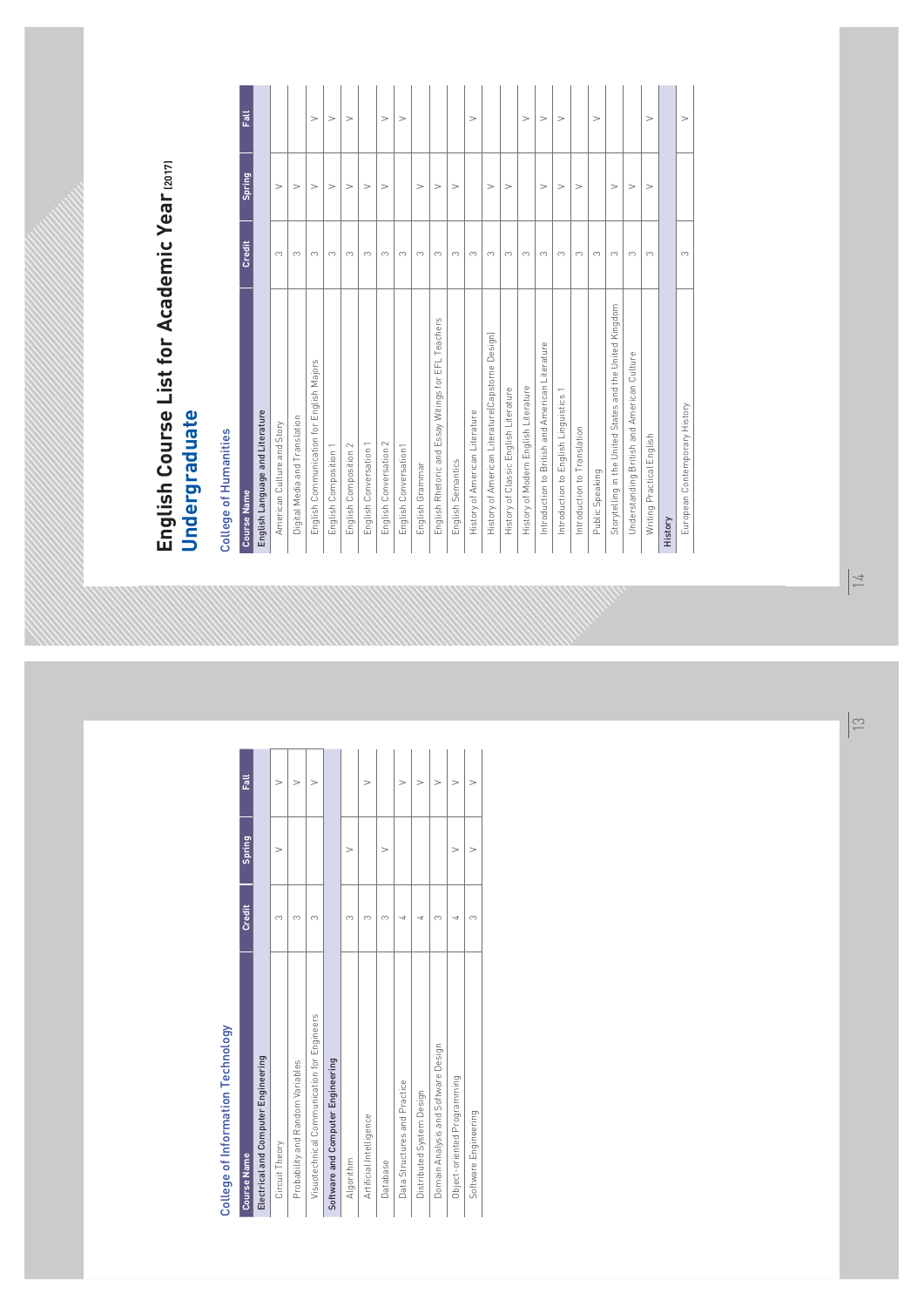#### College of Natural Sciences

| <b>Course Name</b> | Credit | <b>Spring</b> | <b>Fall</b> |
|--------------------|--------|---------------|-------------|
| <b>Mathematics</b> |        |               |             |
| Linear Algebra 1   |        |               |             |
| Linear Algebra 2   |        |               |             |

#### College of Social Sciences

| <b>Course Name</b>        | Credit | <b>Spring</b> | <b>Fall</b> |
|---------------------------|--------|---------------|-------------|
| Economics                 |        |               |             |
| Macroeconomics            |        |               |             |
| Principles of Economics 1 |        |               |             |
| Principle of Economics2   |        |               |             |

#### Division of International Studies

| <b>Course Name</b>            | Credit | <b>Spring</b> | Fall |
|-------------------------------|--------|---------------|------|
| <b>International Commerce</b> |        |               |      |
| Business English              |        |               |      |
| Reading on Current English    |        |               |      |

# English Course List for Academic Year (2017) Undergraduate

### University College (General Education Dept.)

| <b>Course Name</b>                    | <b>Credit</b> | <b>Spring</b> | Fall   |
|---------------------------------------|---------------|---------------|--------|
| Korean Language                       |               |               |        |
| Korean Language 1                     | 3             | V             | $\vee$ |
| Korean Language 2                     | 3             | V             | $\vee$ |
| Korean Language 3                     | 3             | V             | $\vee$ |
| Korean Language 4                     | 3             | V             | $\vee$ |
| Advanced Korean Reading               | 3             | $\vee$        | $\vee$ |
| Advanced Korean Speaking              | 3             | V             | $\vee$ |
| <b>Elective Courses</b>               |               |               |        |
| Business Statistics and Data Analysis | 3             | V             | $\vee$ |
| Contemporary Korea and Korean Law     | 3             | V             |        |
| Crimes in Modern Society              | 3             | V             | $\vee$ |
| Current Issues in Korean Society      | 3             | $\vee$        | $\vee$ |
| Practical English Conversation1       | 3             | $\vee$        |        |
| The World of Music                    | 3             | V             | $\vee$ |
| <b>Sports</b>                         |               |               |        |
| Aerobic & Jazz Dance [K]              | 1             | V             | $\vee$ |
| Golf [K]                              | 1             | V             | $\vee$ |
| Swimming (K)                          | 1             | V             | $\vee$ |
| Taekwondo [K]                         | 1             | V             | $\vee$ |
| Tennis1 [K]                           | 1             | V             | V      |
| Tennis2 [K]                           | 1             | V             | $\vee$ |

\*Students can take a maximum of 19 credits (usually 6 courses for undergraduate) during the regular semester. 3 credits course consists of 45-hour workload.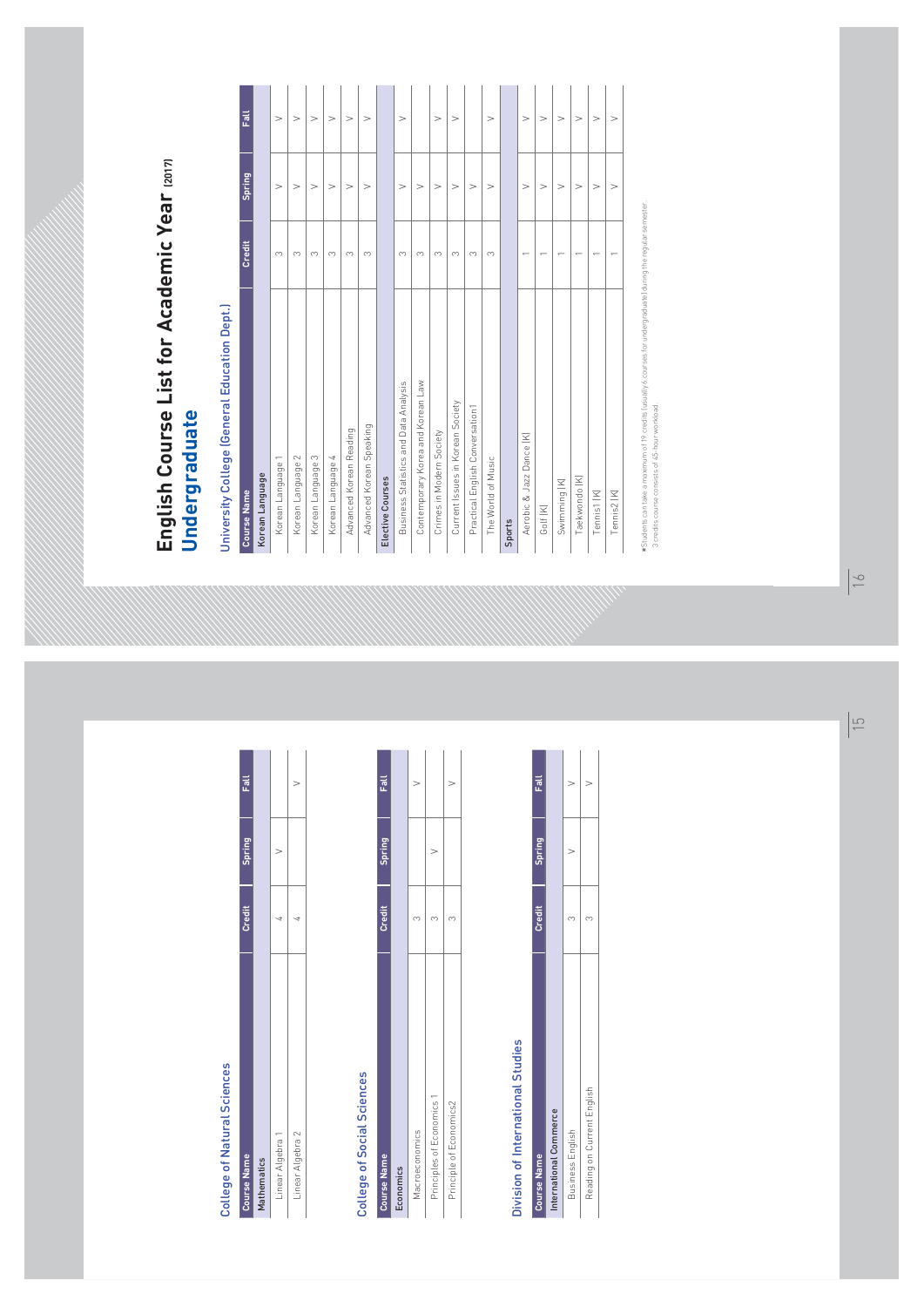# English Course List for Academic Year (2017)

In case students are graduate(master) at their home university, they can take up to 6 credits of graduate(master) courses at Ajou, but should go through prior approval of each professor.

Since at Ajou University, exchange students are enrolled as undergraduate regardless of students' level of student at their home university, students should check with their home university if undergraduate credits at Ajou can be transferred or not in case graduate(master) students take undergraduate courses at Aiou.

# Graduate

#### School of Business

| <b>Course Name</b>                   | <b>Credit</b> | <b>Spring</b> | Fall |  |
|--------------------------------------|---------------|---------------|------|--|
| <b>Business Administration</b>       |               |               |      |  |
| Seminar in Auditing                  | 3             | $\vee$        |      |  |
| <b>Business Administration</b>       |               |               |      |  |
| Strategic Management I               | 3             | $\vee$        |      |  |
| Seminar in Global Management         | 3             |               | V    |  |
| Seminar in Strategic Management      | 3             |               | V    |  |
| <b>Financial Engineering</b>         |               |               |      |  |
| <b>Financial Fconometrics1</b>       | 3             |               | V    |  |
| Macroeconomics                       | 3             | $\vee$        |      |  |
| Probability Theory                   | 3             | $\vee$        |      |  |
| Stochastic Calculus                  | 3             |               | V    |  |
| <b>Global Management</b>             |               |               |      |  |
| <b>Advanced Business Statistics</b>  | 3             |               | V    |  |
| <b>Management Information System</b> |               |               |      |  |
| <b>Business Statistics</b>           | 3             | V             |      |  |
| <b>Electronic Commerce</b>           | 3             |               | V    |  |
| MIS Research Methodology             | 3             | $\vee$        | V    |  |
| Systems planning & Analysis          | 3             | V             |      |  |
| Marketing                            |               |               |      |  |
| Consumer Behavior                    | 3             | V             |      |  |
| <b>OB/HRM</b>                        |               |               |      |  |
| Organization Theory                  | 3             | $\vee$        |      |  |
| Organizational Culture               | 3             | V             |      |  |

# English Course List for Academic Year (2017) Graduate

### College of Engineering

| <b>Course Name</b>                          | <b>Credit</b> | <b>Spring</b> | Fall |
|---------------------------------------------|---------------|---------------|------|
| <b>Mechanical Engineering</b>               |               |               |      |
| Microfluidics                               | 3             |               |      |
| <b>Industrial Engineering</b>               |               |               |      |
| Advanced Production Planning and Control    | 3             |               |      |
| Interface Engineering                       | 3             |               |      |
| <b>Molecular Science and Technology</b>     |               |               |      |
| Advanced Polymer Science                    | 3             |               |      |
| Molecular Structure of Biological Materials |               |               |      |

#### College of Information Technology

| <b>Course Name</b>                       | <b>Credit</b> | Spring | Fall   |
|------------------------------------------|---------------|--------|--------|
| <b>Electrical Engineering</b>            |               |        |        |
| Advanced Digital Communications          | 3             | ٧      |        |
| Advanced Wireless Communication systems  | 3             |        | V      |
| <b>Software and Computer Engineering</b> |               |        |        |
| Advanced Algorithm                       | 3             |        | V      |
| Advanced Artificial Intelligence         | 3             | V      |        |
| Advanced Database                        | 3             | V      |        |
| Advanced Data Mining                     | 3             |        | V      |
| Advanced Software Engineering            | 3             |        | $\vee$ |
| Cloud Computing                          | 3             |        | V      |
| Distributed and Parallel Programming     | 3             | V      |        |
| Internet on Things                       | 3             |        | $\vee$ |
| Mobile Communications and Networks       | 3             | V      |        |
| Software Requirements Engineering        | 3             | V      |        |
| Topics in Database                       | 3             |        | $\vee$ |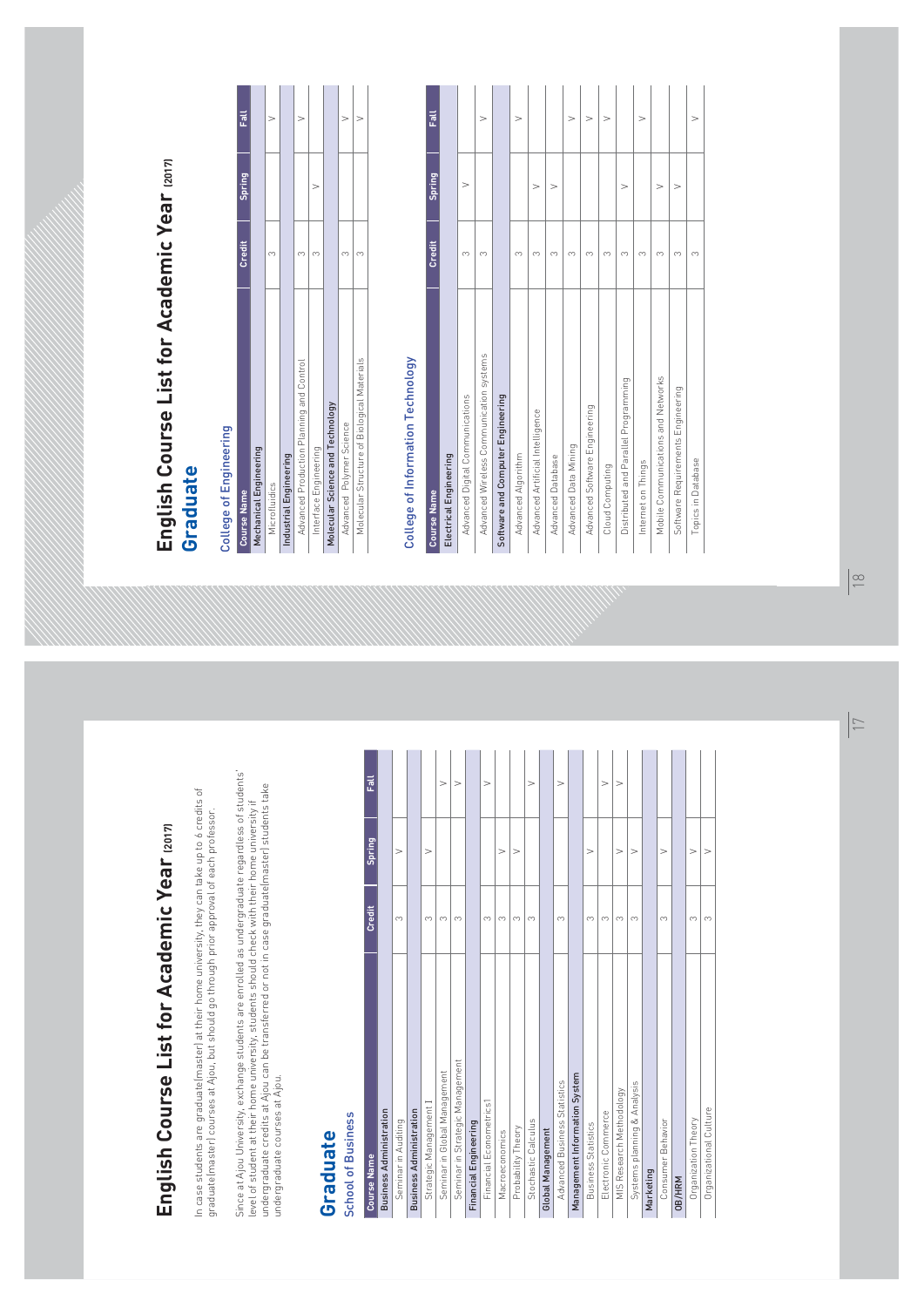### College of Natural Sciences

| <b>Course Name</b>                          | <b>Credit</b> | <b>Spring</b> | Fall   |
|---------------------------------------------|---------------|---------------|--------|
| <b>Mathematics</b>                          |               |               |        |
| <b>Applied Statistics</b>                   | 3             | V             |        |
| Algebraic Topology I                        | 3             |               | V      |
| Analysis II                                 | 3             |               | v      |
| Combinatorics with applications             | 3             | V             |        |
| Graph theory with applications              | 3             |               | $\vee$ |
| Topics in Geometry I                        | 3             | V             |        |
| Theory of Statistics                        | 3             |               | V      |
| <b>Biological Science</b>                   |               |               |        |
| Circadian Rhythm in Plants                  | 3             | V             |        |
| Experimental Molecular and Cellular Biology | 3             | V             |        |
| Seminar I                                   |               | V             |        |
| Seminar II                                  |               |               | $\vee$ |
| <b>Applied Physics</b>                      |               |               |        |
| Energy materials and devices                | 3             |               | v      |
| Quantum Mechanics in Energy Science         | 3             |               | v      |

### Energy Systems Research

| <b>Course Name</b>                                | <b>Credit</b> | <b>Spring</b> | <b>Fall</b> |  |  |
|---------------------------------------------------|---------------|---------------|-------------|--|--|
| Energy                                            |               |               |             |  |  |
| <b>Energy Economics</b>                           | 3             |               | V           |  |  |
| Seminar in Energy Studies I                       |               |               | V           |  |  |
| Seminar in Energy Studies II                      |               | V             |             |  |  |
| <b>Energy Materials Science &amp; Engineering</b> |               |               |             |  |  |
| Energy Storage Technology                         | 3             |               | V           |  |  |
| <b>Energy Systems</b>                             |               |               |             |  |  |
| Design & Optimization of Energy Systems           | 3             |               | v           |  |  |
| Electric Power System Engineering                 | 3             | V             |             |  |  |
| Electromagnetism in Energy Science                | 3             | V             |             |  |  |
| <b>Energy Engineering</b>                         | 3             | V             |             |  |  |
| Energy Process Engineering and Management         | 3             | V             |             |  |  |
| Introduction to Nanoelectronic Devices            | 3             | V             |             |  |  |
| Mathmatical Methods for Energy Problems           | 3             | V             |             |  |  |
| Seminar in Energy Studies I                       | 3             | $\vee$        |             |  |  |
| Special Topics in Energy I                        | 3             | $\vee$        |             |  |  |
| Surface Chemistry                                 | 3             | V             |             |  |  |
| New & Renewable Energy Engineering                | 3             |               | $\vee$      |  |  |

### College of Natural Sciences

| <b>Course Name</b>                          | <b>Credit</b> | <b>Spring</b> | Fall   |  |  |  |
|---------------------------------------------|---------------|---------------|--------|--|--|--|
| <b>Mathematics</b>                          |               |               |        |  |  |  |
| <b>Applied Statistics</b>                   | 3             | V             |        |  |  |  |
| Algebraic Topology I                        | 3             |               | V      |  |  |  |
| Analysis II                                 | 3             |               | V      |  |  |  |
| Combinatorics with applications             | 3             | V             |        |  |  |  |
| Graph theory with applications              | 3             |               | V      |  |  |  |
| Topics in Geometry I                        | 3             | V             |        |  |  |  |
| Theory of Statistics                        | 3             |               | V      |  |  |  |
| <b>Biological Science</b>                   |               |               |        |  |  |  |
| Circadian Rhythm in Plants                  | 3             | V             |        |  |  |  |
| Experimental Molecular and Cellular Biology | 3             | V             |        |  |  |  |
| Seminar I                                   |               | V             |        |  |  |  |
| Seminar II                                  |               |               | $\vee$ |  |  |  |
| <b>Applied Physics</b>                      |               |               |        |  |  |  |
| Energy materials and devices                | 3             |               | ν      |  |  |  |
| Quantum Mechanics in Energy Science         | 3             |               | V      |  |  |  |

### Energy Systems Research

| <b>Course Name</b>                                | <b>Credit</b> | <b>Spring</b> | Fall   |  |  |
|---------------------------------------------------|---------------|---------------|--------|--|--|
| Energy                                            |               |               |        |  |  |
| <b>Energy Economics</b>                           | 3             |               | V      |  |  |
| Seminar in Energy Studies I                       |               |               | $\vee$ |  |  |
| Seminar in Energy Studies II                      |               |               | V      |  |  |
| <b>Energy Materials Science &amp; Engineering</b> |               |               |        |  |  |
| 3<br>Energy Storage Technology                    |               |               |        |  |  |
| <b>Energy Systems</b>                             |               |               |        |  |  |
| Design & Optimization of Energy Systems           | 3             |               | ٧      |  |  |
| Electric Power System Engineering                 | 3             | V             |        |  |  |
| Electromagnetism in Energy Science                | 3             | V             |        |  |  |
| Energy Engineering                                | 3             | V             |        |  |  |
| Energy Process Engineering and Management         | 3             | V             |        |  |  |
| Introduction to Nanoelectronic Devices            | 3             | $\vee$        |        |  |  |
| Mathmatical Methods for Energy Problems           | 3             | $\vee$        |        |  |  |
| Seminar in Energy Studies I                       | 3             | V             |        |  |  |
| Special Topics in Energy I                        | 3             | $\vee$        |        |  |  |
| Surface Chemistry                                 | 3             | $\vee$        |        |  |  |
| New & Renewable Energy Engineering                | 3             |               | $\vee$ |  |  |